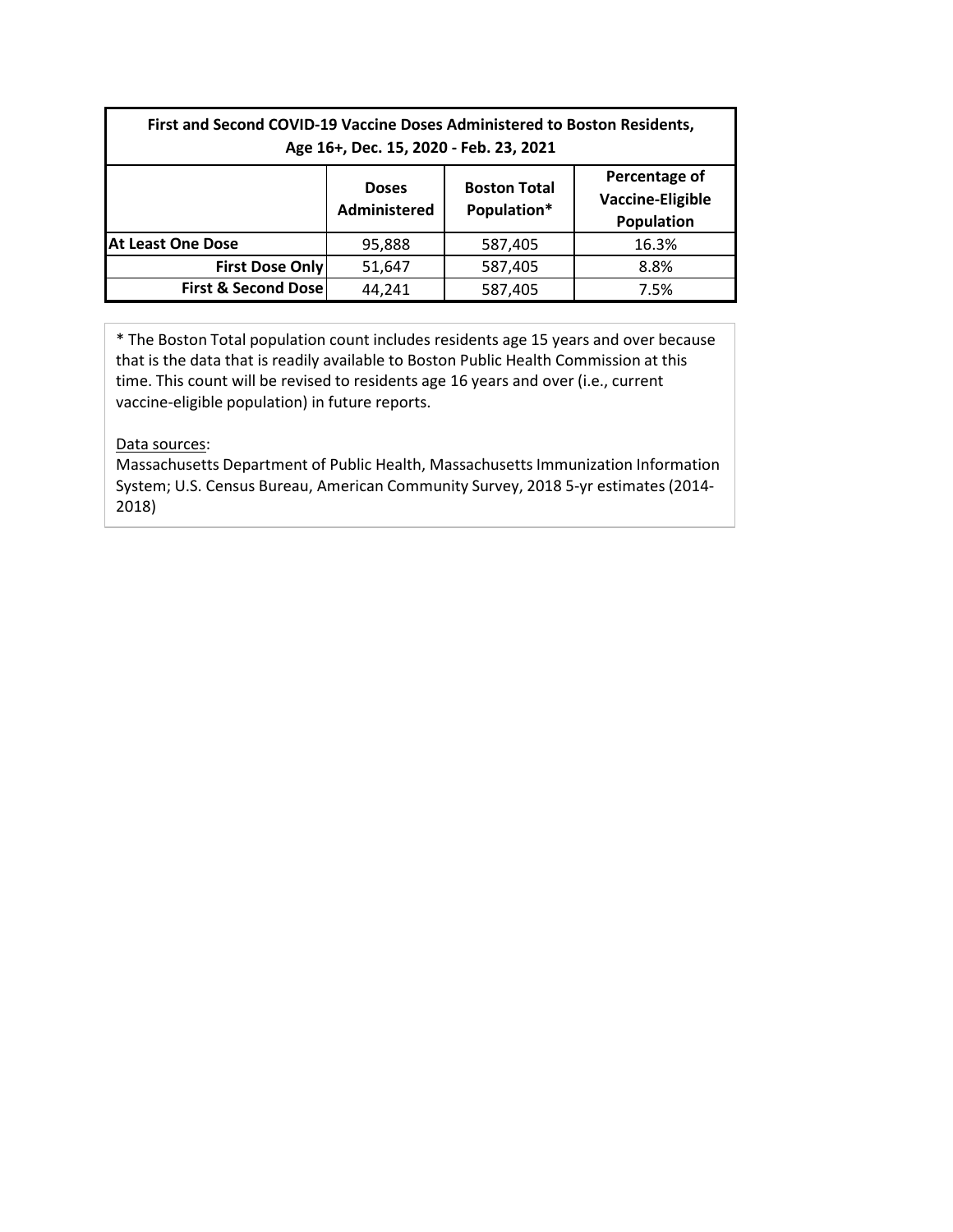

\* Total N varies based on suppression of counts of first doses (N<30) for how data are tabulated for each variable. The best estimate for total first doses of COVID-19 vaccine administered between Dec. 15, 2020 and Feb. 23, 2021 is 95,888 doses, which has been provided by Massachusetts Department of Public Health.

# Data source: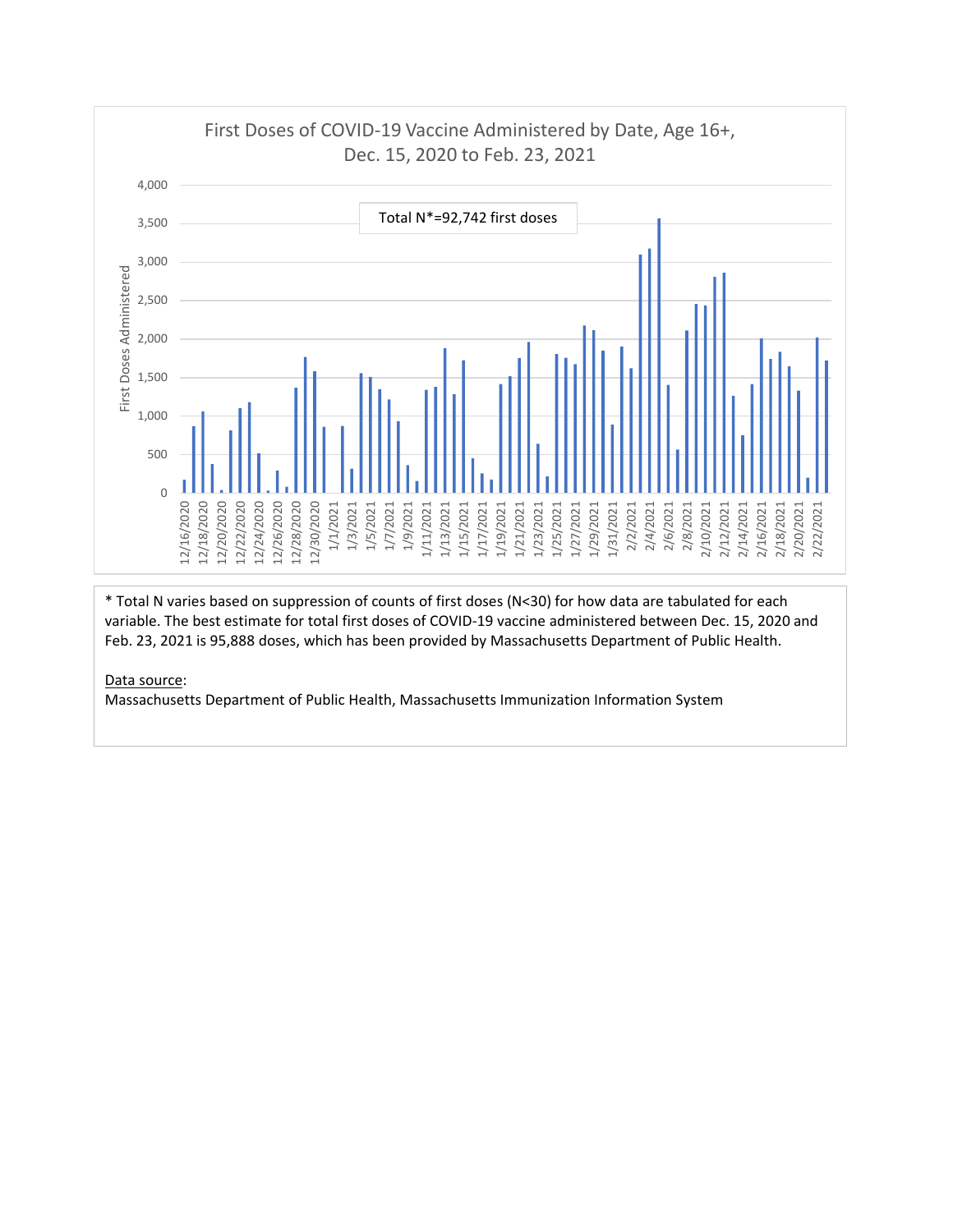

\* Total N varies based on suppression of counts of first doses (N<30) for how data are tabulated for each variable. The best estimate for total first doses of COVID-19 vaccine administered between Dec. 15, 2020 and Feb. 23, 2021 is 95,888 doses, which has been provided by Massachusetts Department of Public Health. Week ending Dec. 19 only includes 5 days of data (Dec. 15 to Dec. 19). Data from Feb. 21- 23 are not included in this chart due to incomplete data for the whole week.

## Data source: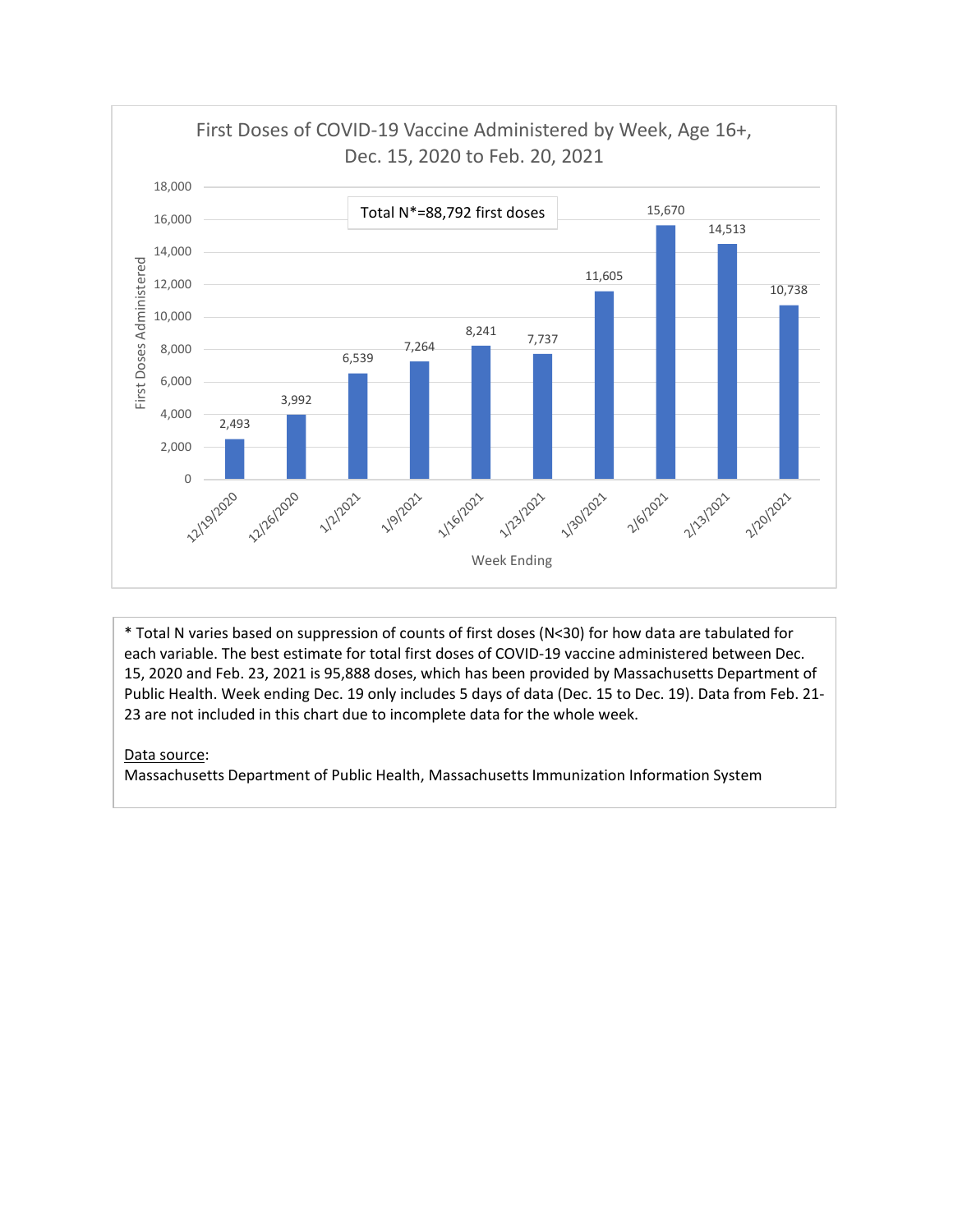

\* Total N varies based on suppression of counts of second doses (N<30) for how data are tabulated for each variable. The best estimate for total second doses of COVID-19 vaccine administered between Dec. 15, 2020 and Feb. 23, 2021 is 44,241 doses, which has been provided by Massachusetts Department of Public Health.

# Data source: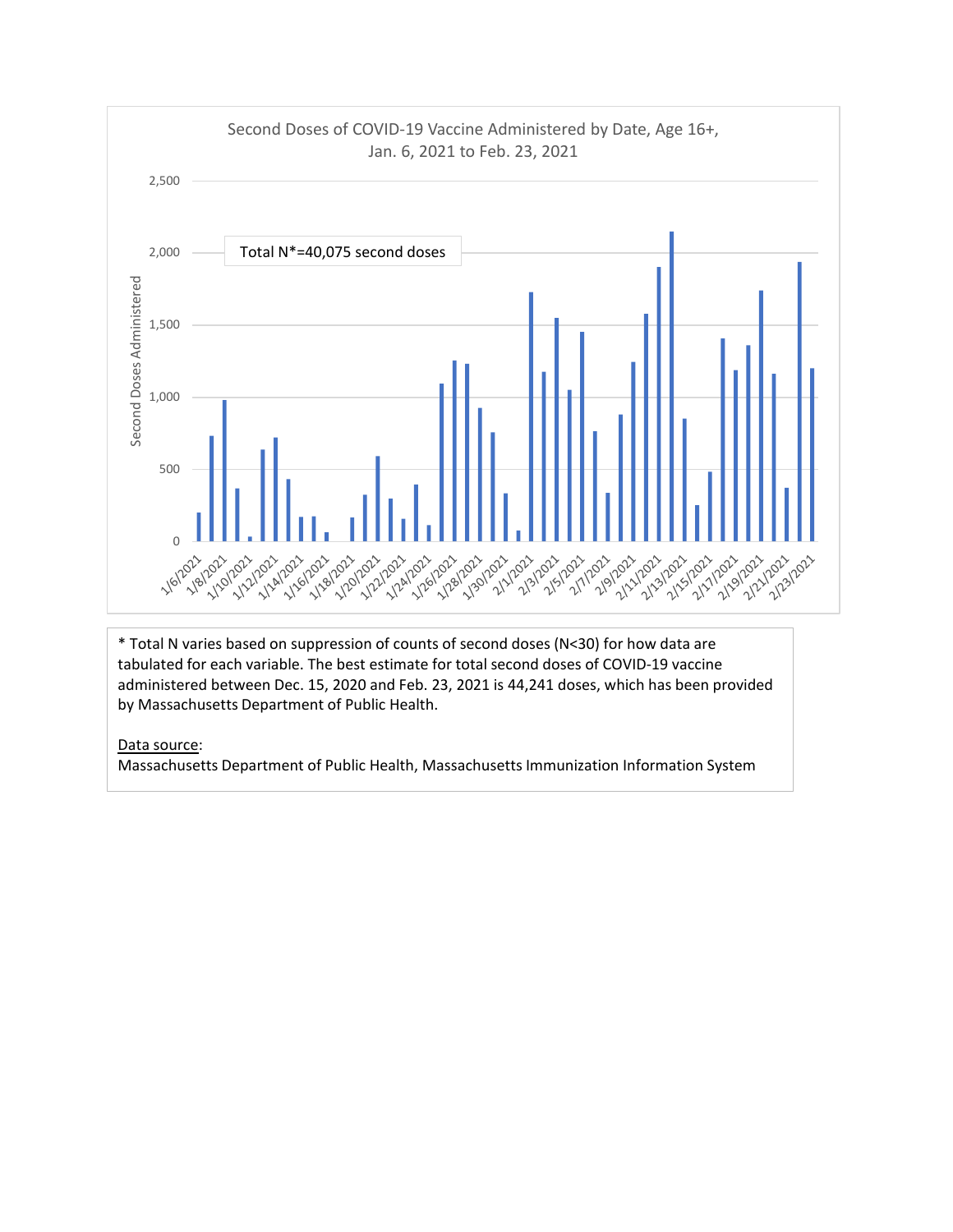

\* Total N varies based on suppression of counts of second doses (N<30) for how data are tabulated for each variable. The best estimate for total second doses of COVID-19 vaccine administered between Dec. 15, 2020 and Feb. 23, 2021 is 44,241 doses, which has been provided by Massachusetts Department of Public Health. Week ending Jan. 9 only includes 4 days of data (Jan. 6 to Jan. 9). Data for Feb. 21-23 are not included in this chart due to incomplete data for the whole week.

# Data source: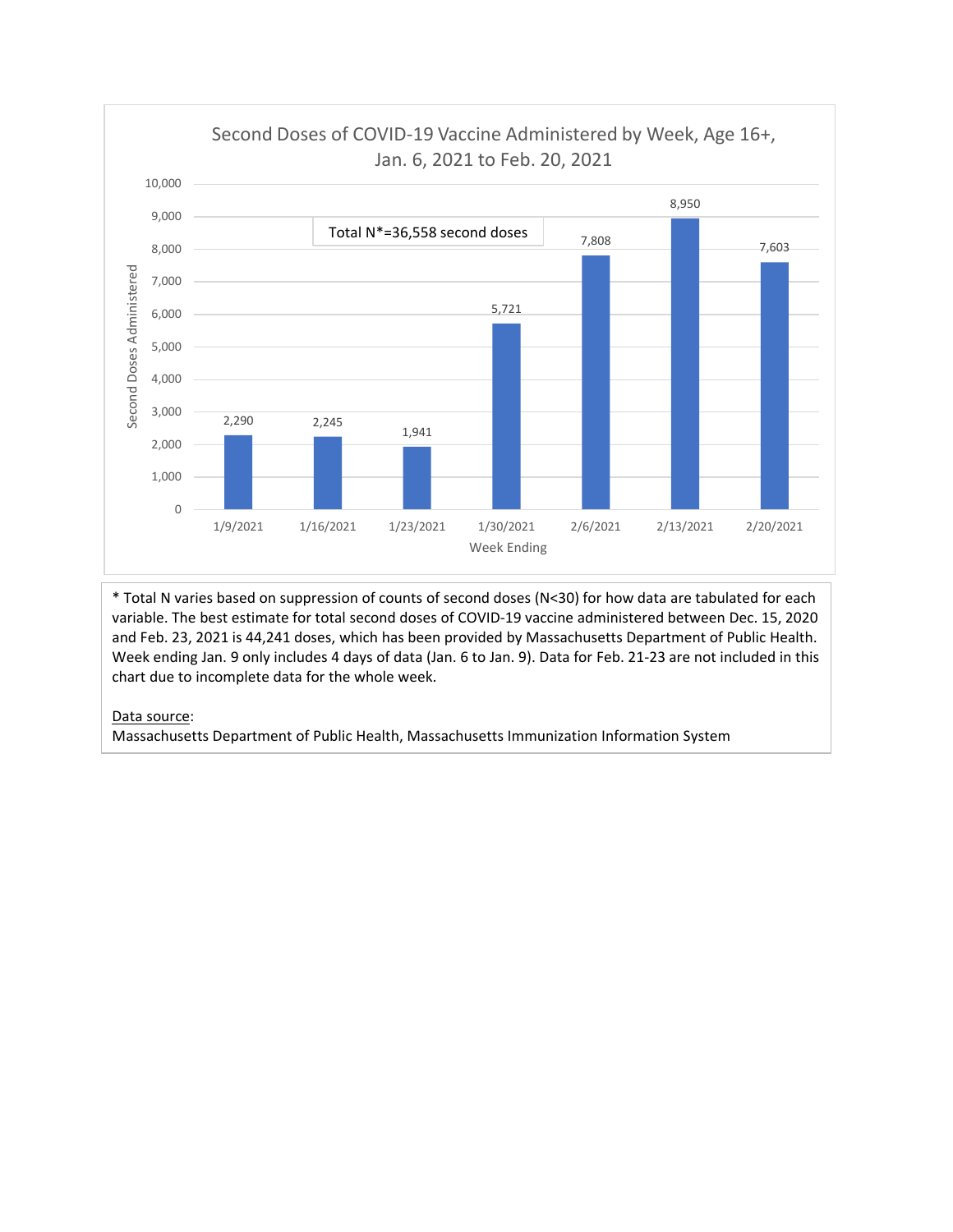

\* Total N varies based on suppression of counts of first doses (N<30) for how data are tabulated for each variable. The best estimate for total first doses of COVID-19 vaccine administered between Dec. 15, 2020 and Feb. 23, 2021 is 95,888 doses, which has been provided by Massachusetts Department of Public Health. Data for American Indian/Alaska Native and Native Hawaiian/Pacific Islander residents are not included in this chart due to substantial suppression of counts.

### Data source: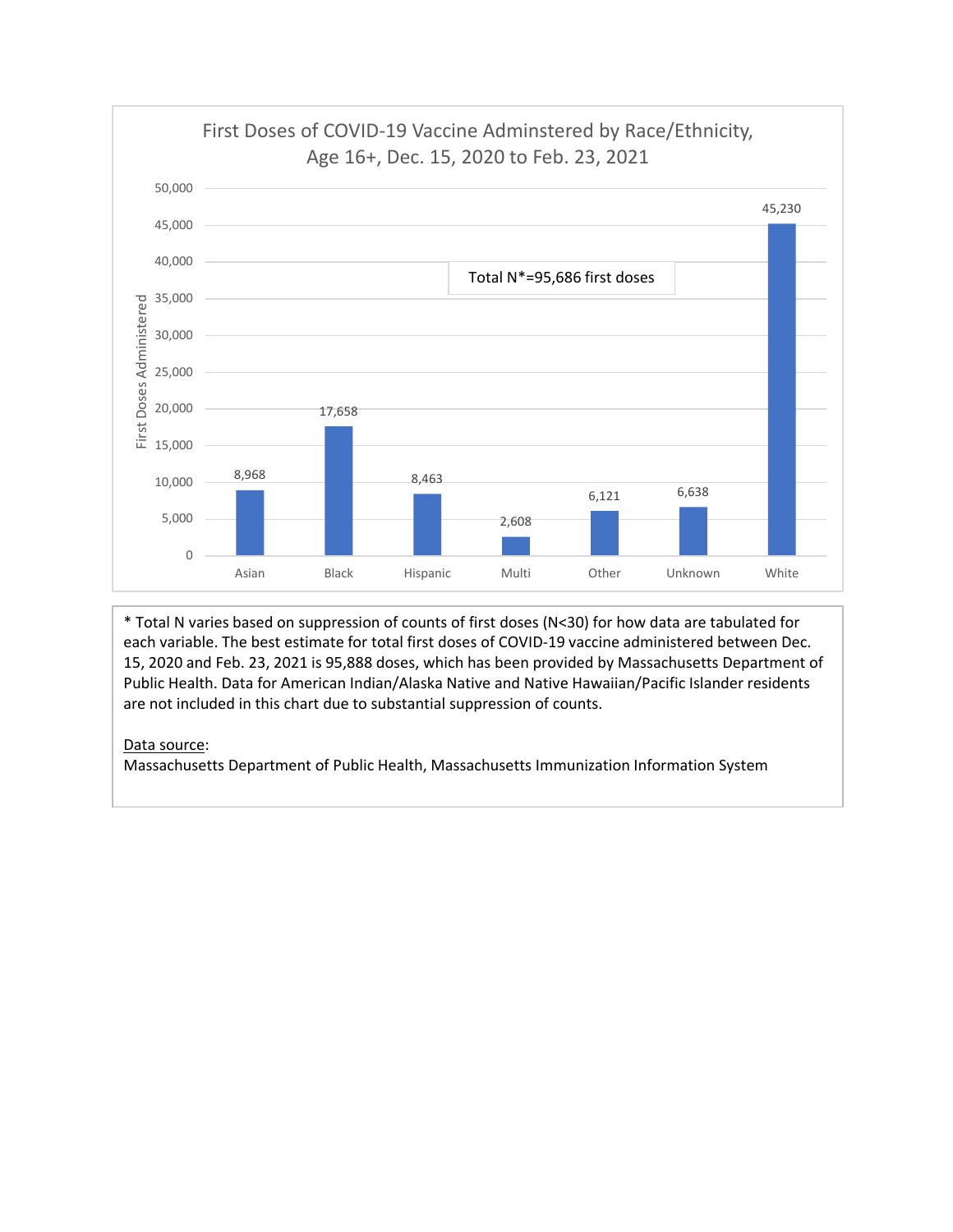

\* Total N varies based on suppression of counts of first doses (N<30) for how data are tabulated for each variable. The best estimate for total first doses of COVID-19 vaccine administered between Dec. 15, 2020 and Feb. 23, 2021 is 95,888 doses, which has been provided by Massachusetts Department of Public Health. Data for American Indian/Alaska Native and Native Hawaiian/Pacific Islander residents are not included in this chart due to substantial suppression of counts. Data for residents who identify as Multiracial, Other, or Unknown are not included in this chart due to lack of comparable population data.

Boston rate = 16,324.0 first doses administered per 100,000 residents. Boston rate is based on 95,888 first doses administered and Boston total population count of 587,405 residents.

COVID-19 vaccines have been approved for people age 16 years and over. Population counts used to calculate population-based rates include residents age 15 years and over because that is the data that is readily available to Boston Public Health Commission at this time. These population counts will be revised to match the vaccine-eligible population of age 16 years and over in future reports.

## Data sources: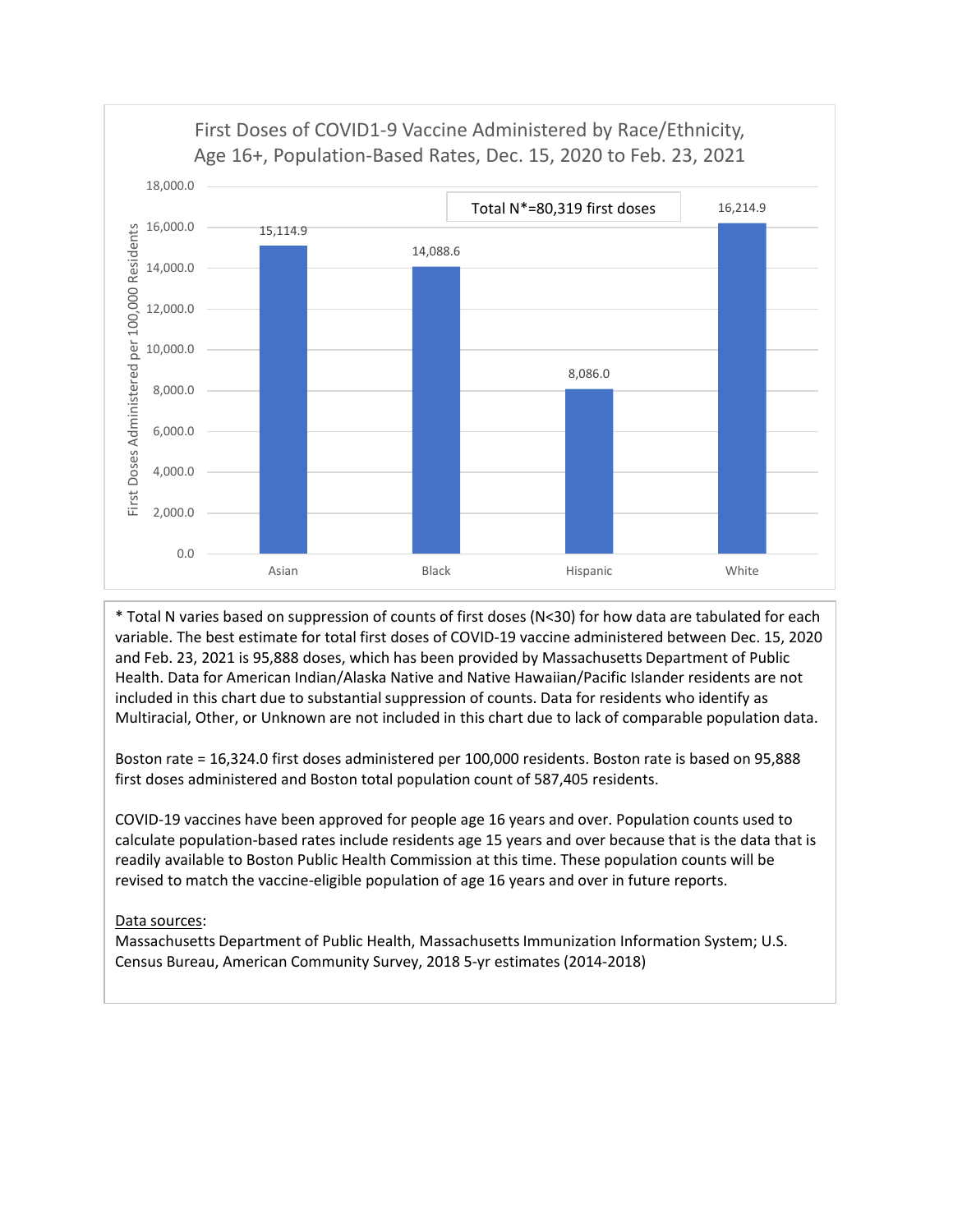

\* Total N varies based on suppression of counts of second doses (N<30) for how data are tabulated for each variable. The best estimate for total second doses of COVID-19 vaccine administered between Dec. 15, 2020 and Feb. 23, 2021 is 44,241 doses, which has been provided by Massachusetts Department of Public Health. Data for American Indian/Alaska Native and Native Hawaiian/Pacific Islander residents are not included in this chart due to substantial suppression of counts.

# Data source: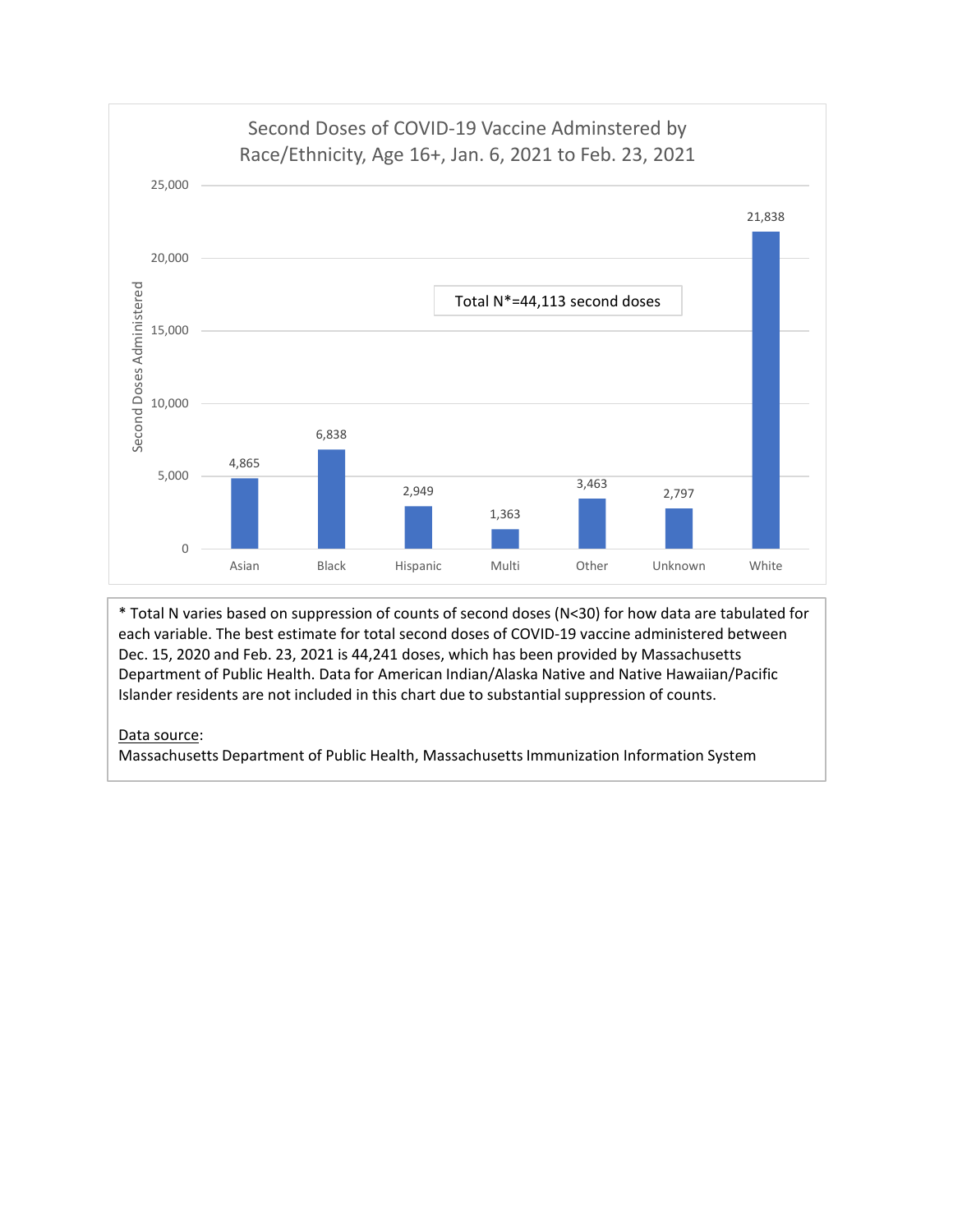

\* Total N varies based on suppression of counts of second doses (N<30) for how data are tabulated for each variable. The best estimate for total second doses of COVID-19 vaccine administered between Dec. 15, 2020 and Feb. 23, 2021 is 44,241 doses, which has been provided by Massachusetts Department of Public Health. Data for American Indian/Alaska Native and Native Hawaiian/Pacific Islander residents are not included in this chart due to substantial suppression of counts. Data for residents who identify as Multiracial, Other, or Unknown are not included in this chart due to lack of comparable population data.

Boston rate = 7,531.6 second doses administered per 100,000 residents. Boston rate is based on 44,241 second doses administered and Boston total population count of 587,405 residents.

COVID-19 vaccines have been approved for people age 16 years and over. Population counts used to calculate population-based rates include residents age 15 years and over because that is the data that is readily available to Boston Public Health Commission at this time. These population counts will be revised to match the vaccine-eligible population of age 16 years and over in future reports.

Data sources: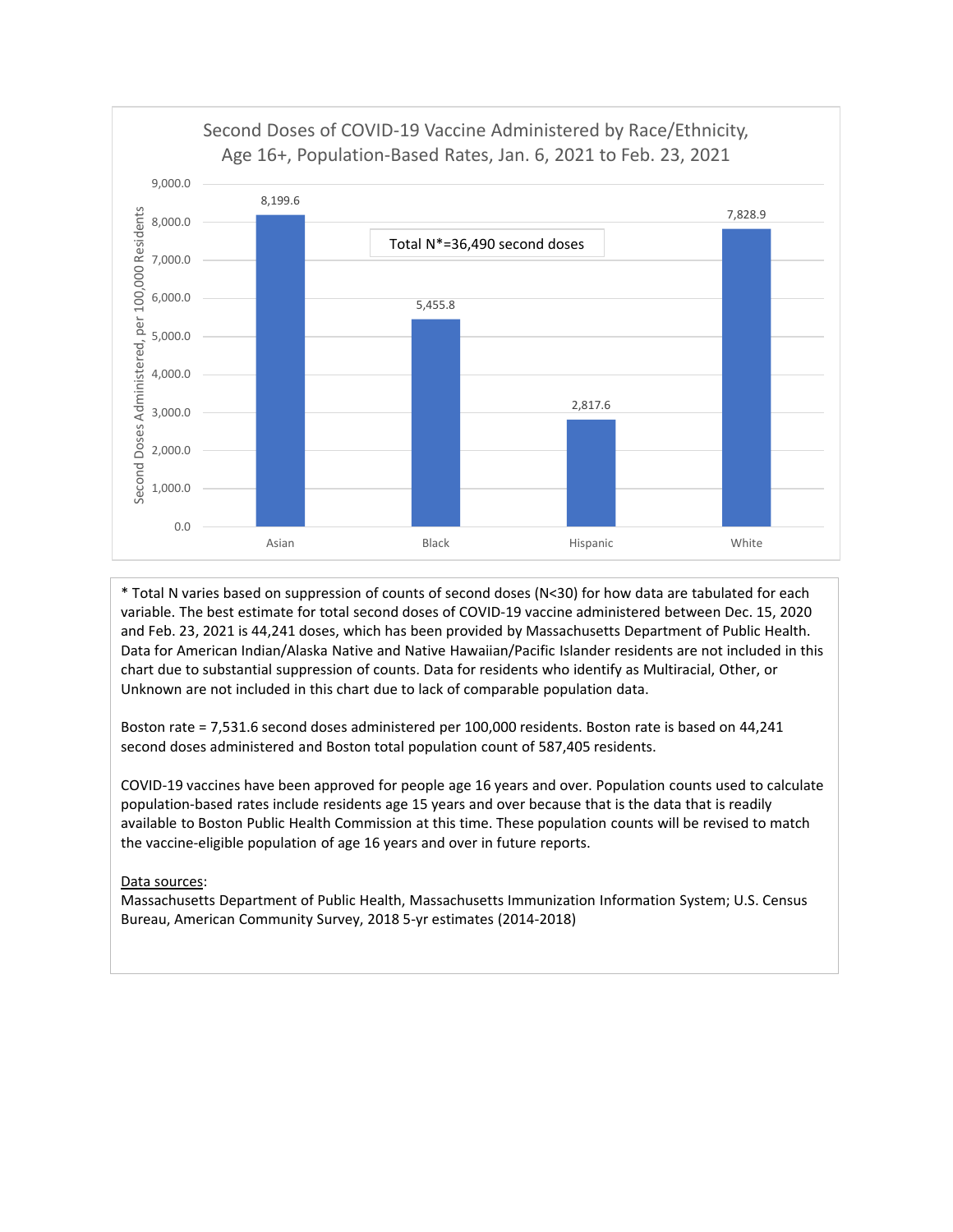

\* Total N varies based on suppression of counts of first doses (N<30) for how data are tabulated for each variable. The best estimate for total first doses of COVID-19 vaccine administered between Dec. 15, 2020 and Feb. 23, 2021 is 95,888 doses, which has been provided by Massachusetts Department of Public Health. Age group "0-19 Years" is not included in this chart due to substantial suppression of counts.

## Data source: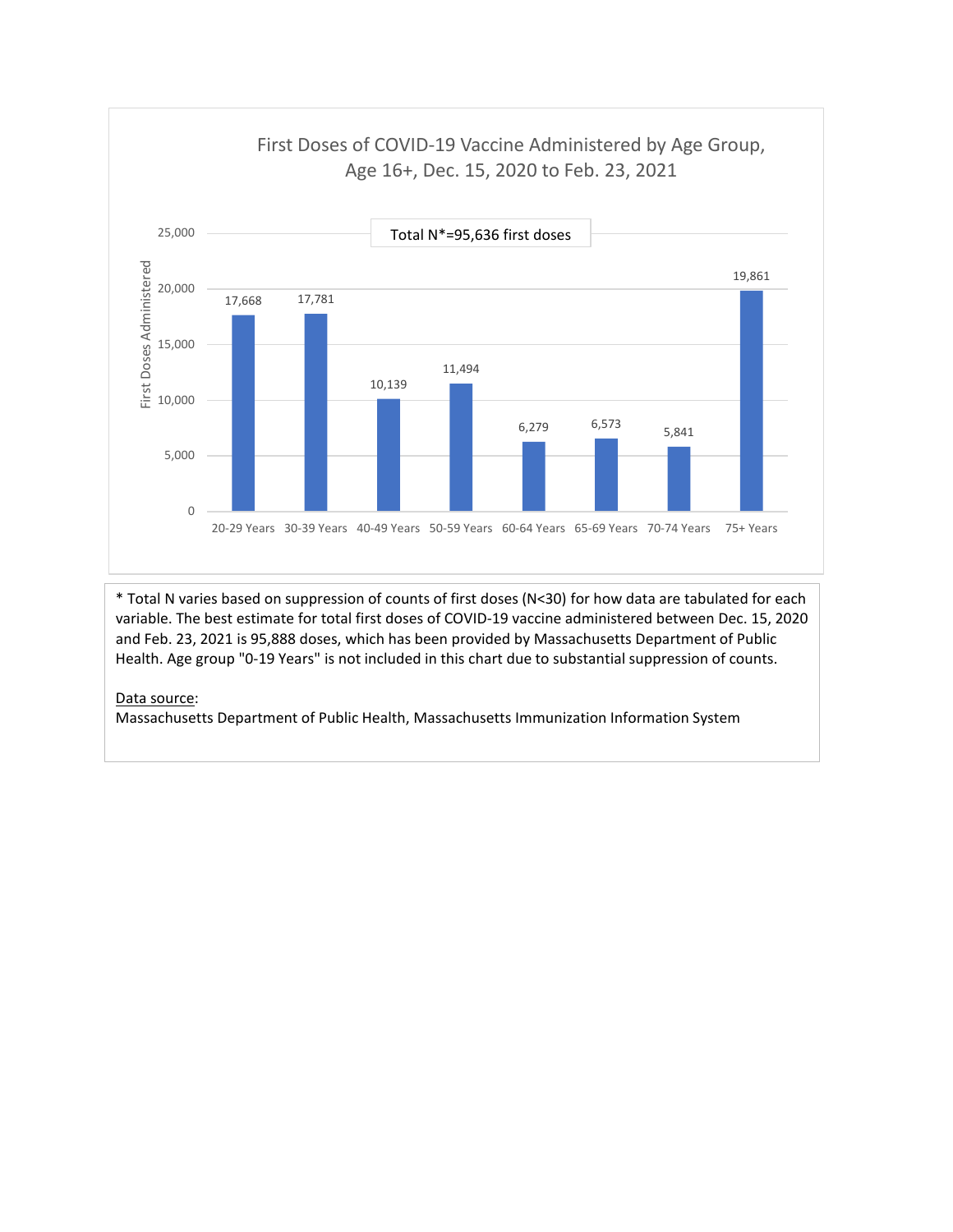

\* Total N varies based on suppression of counts of first doses (N<30) for how data are tabulated for each variable. The best estimate for total first doses of COVID-19 vaccine administered between Dec. 15, 2020 and Feb. 23, 2021 is 95,888 doses, which has been provided by Massachusetts Department of Public Health. Age group "0-19 Years" is not included in this chart due to substantial suppression of counts.

Boston rate = 16,324.0 first doses administered per 100,000 residents. Boston rate is based on 95,888 first doses administered and Boston total population count of 587,405 residents.

COVID-19 vaccines have been approved for people age 16 years and over. Population counts used to calculate population-based rates include residents age 15 years and over because that is the data that is readily available to Boston Public Health Commission at this time. These population counts will be revised to match the vaccine-eligible population of age 16 years and over in future reports.

## Data sources: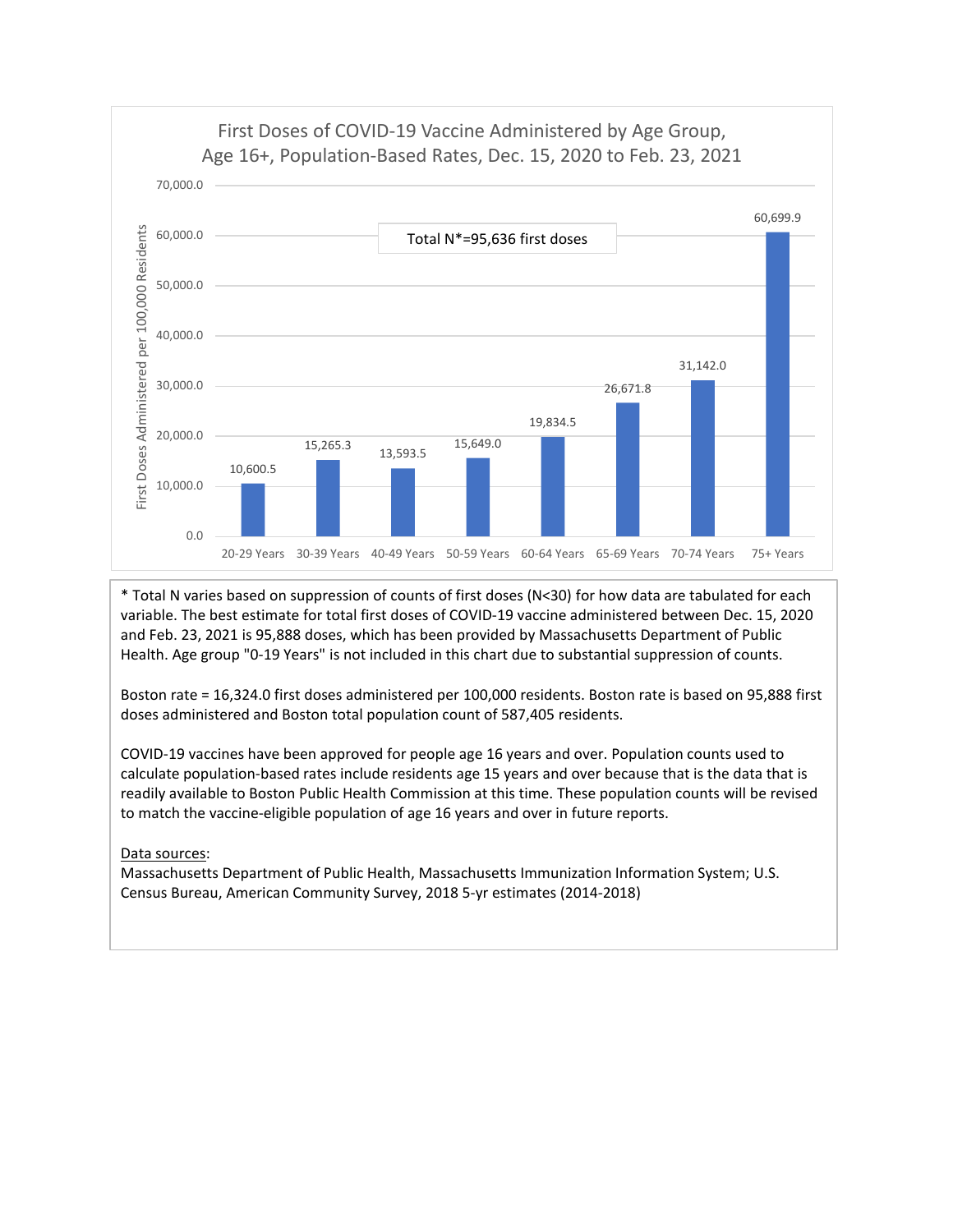

\* Total N varies based on suppression of counts of second doses (N<30) for how data are tabulated for each variable. The best estimate for total second doses of COVID-19 vaccine administered between Dec. 15, 2020 and Feb. 23, 2021 is 44,241 doses, which has been provided by Massachusetts Department of Public Health. Age group "0-19 Years" is not included in this chart due to substantial suppression of counts.

# Data source: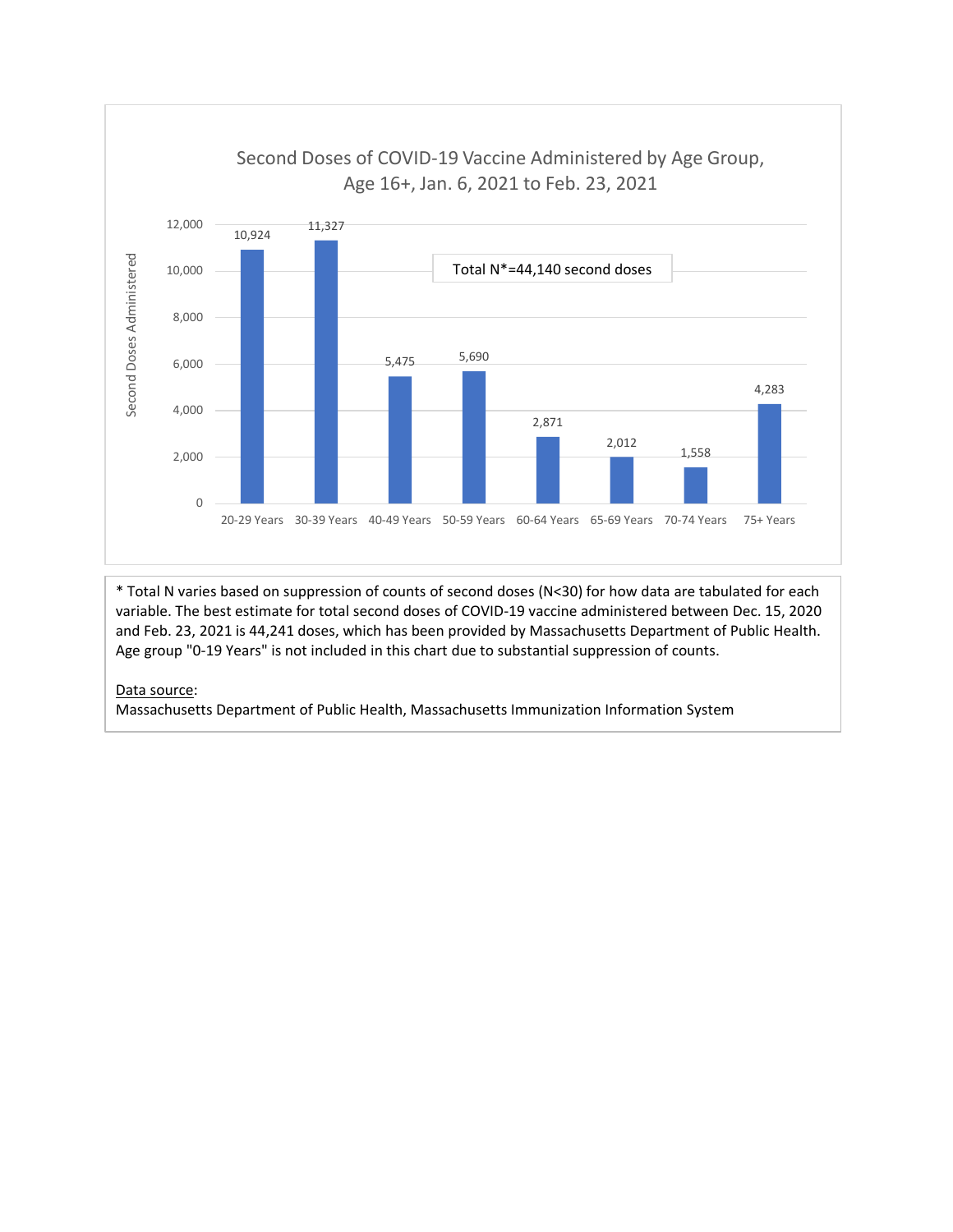

\* Total N varies based on suppression of counts of second doses (N<30) for how data are tabulated for each variable. The best estimate for total second doses of COVID-19 vaccine administered between Dec. 15, 2020 and Feb. 23, 2021 is 44,241 doses, which has been provided by Massachusetts Department of Public Health. Age group "0-19 Years" is not included in this chart due to substantial suppression of counts.

Boston rate = 7,531.6 second doses administered per 100,000 residents. Boston rate is based on 44,241 second doses administered and Boston total population count of 587,405 residents.

COVID-19 vaccines have been approved for people age 16 years and over. Population counts used to calculate population-based rates include residents age 15 years and over because that is the data that is readily available to Boston Public Health Commission at this time. These population counts will be revised to match the vaccine-eligible population of age 16 years and over in future reports.

# Data sources: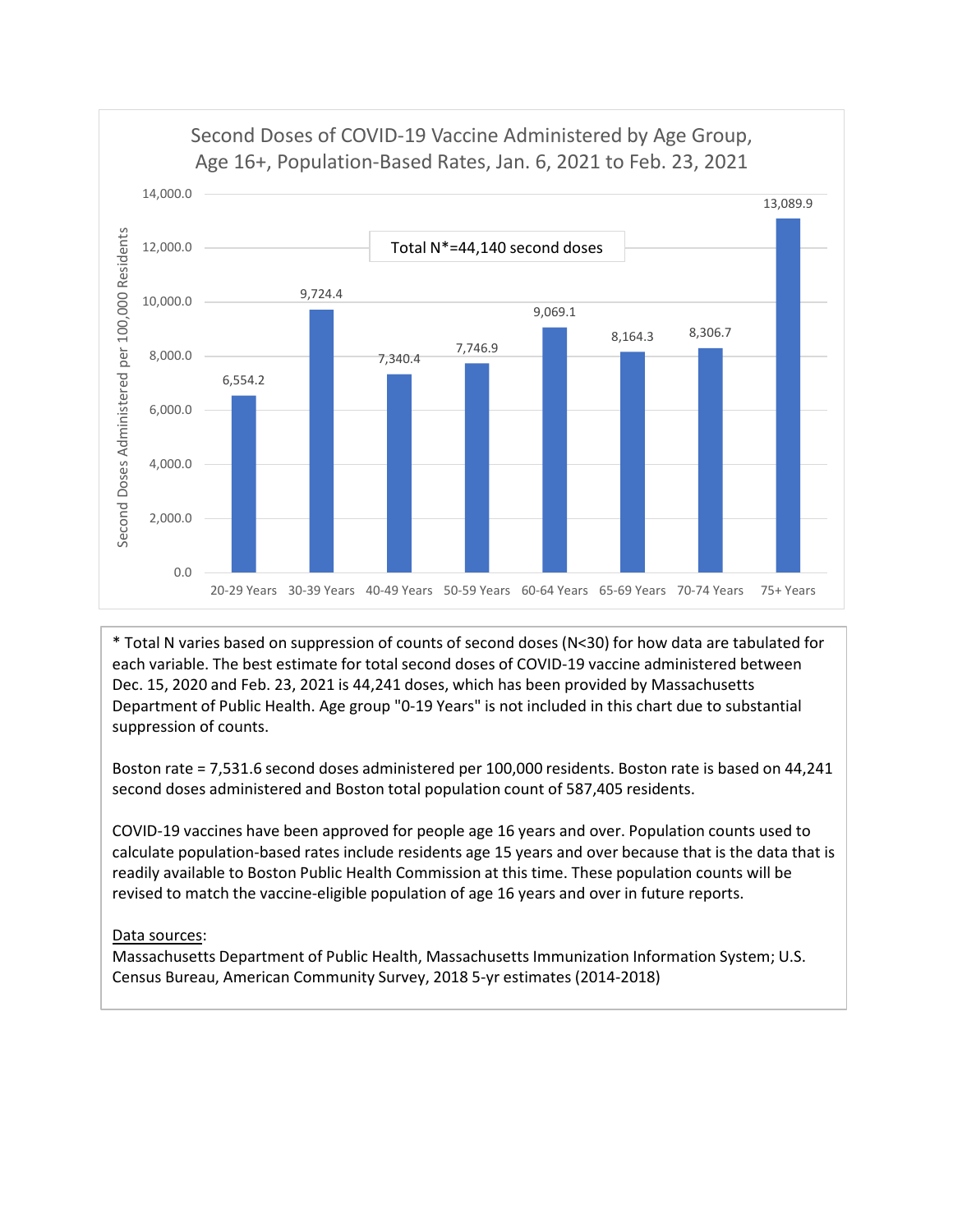

\* Total N varies based on suppression of counts of first doses (N<30) for how data are tabulated for each variable. The best estimate for total first doses of COVID-19 vaccine administered between Dec. 15, 2020 and Feb. 23, 2021 is 95,888 doses, which has been provided by Massachusetts Department of Public Health.

# Data source: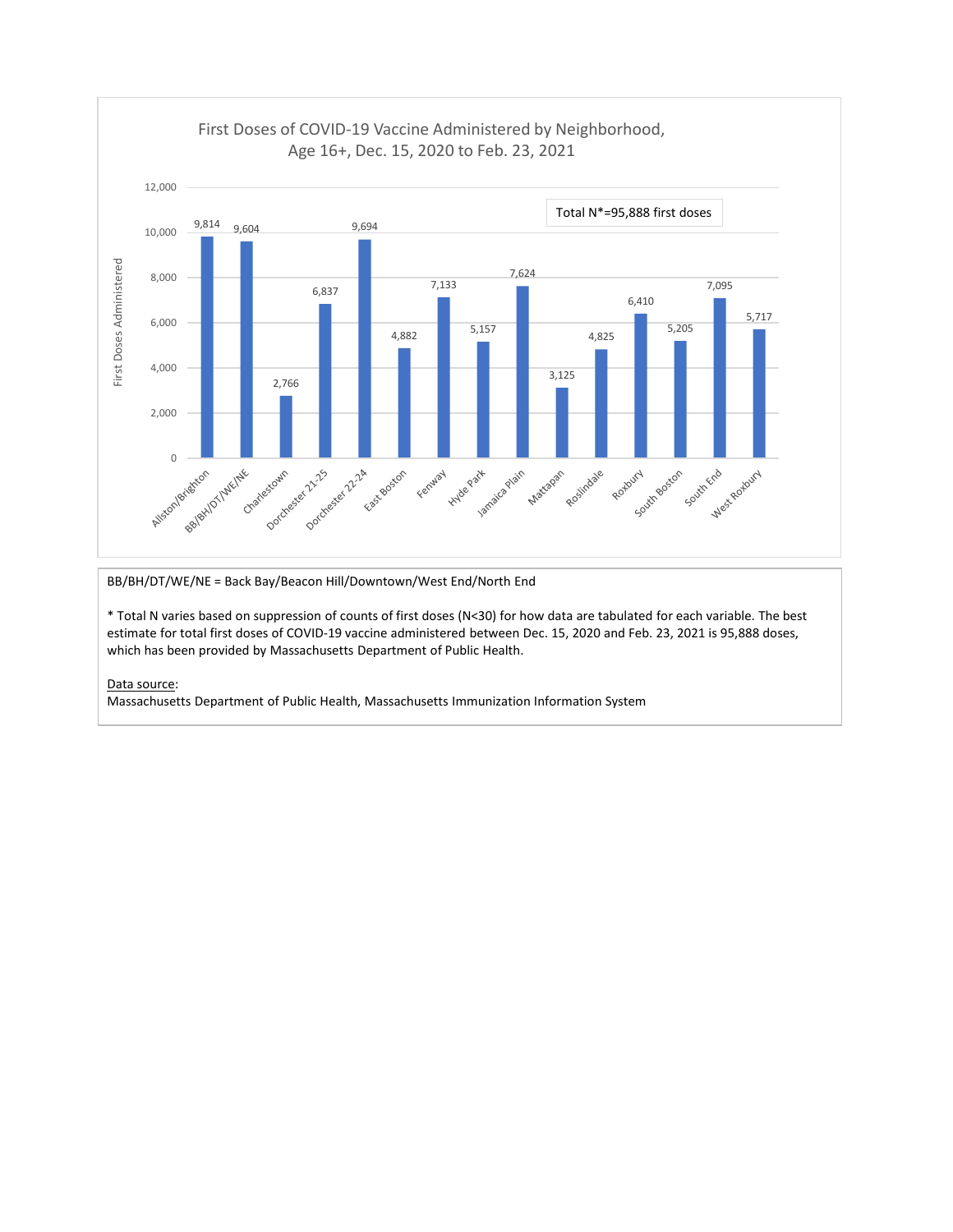

\* Total N varies based on suppression of counts of first doses (N<30) for how data are tabulated for each variable. The best estimate for total first doses of COVID-19 vaccine administered between Dec. 15, 2020 and Feb. 23, 2021 is 95,888 doses, which has been provided by Massachusetts Department of Public Health.

Boston rate = 16,324.0 first doses administered per 100,000 residents. Boston rate is based on 95,888 first doses administered and Boston total population count of 587,405 residents.

COVID-19 vaccines have been approved for people age 16 years and over. Population counts used to calculate population-based rates include residents age 15 years and over because that is the data that is readily available to Boston Public Health Commission at this time. These population counts will be revised to match the vaccine-eligible population of age 16 years and over in future reports.

#### Data sources: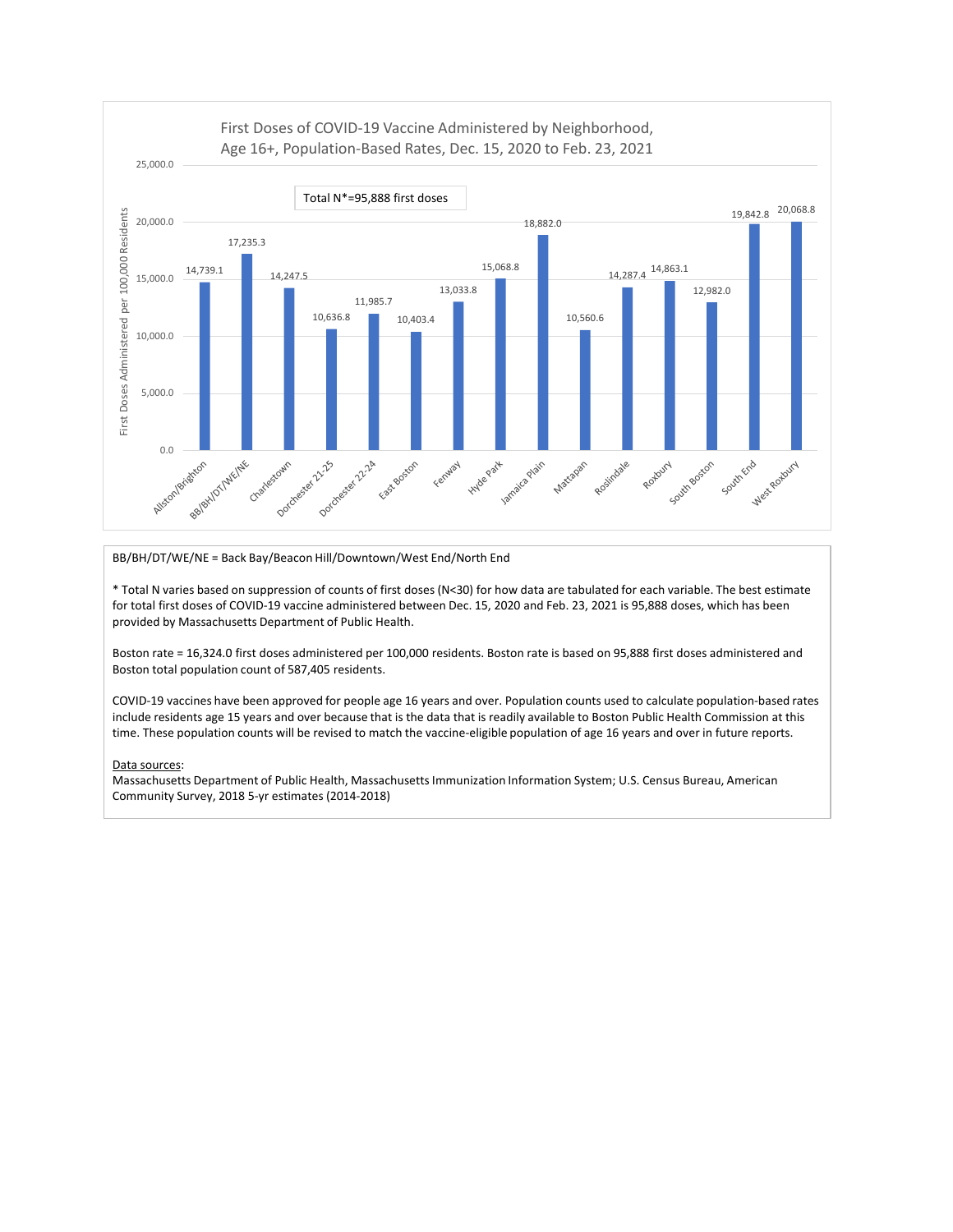

\* Total N varies based on suppression of counts of second doses (N<30) for how data are tabulated for each variable. The best estimate for total second doses of COVID-19 vaccine administered between Dec. 15, 2020 and Feb. 23, 2021 is 44,241 doses, which has been provided by Massachusetts Department of Public Health.

#### Data source: